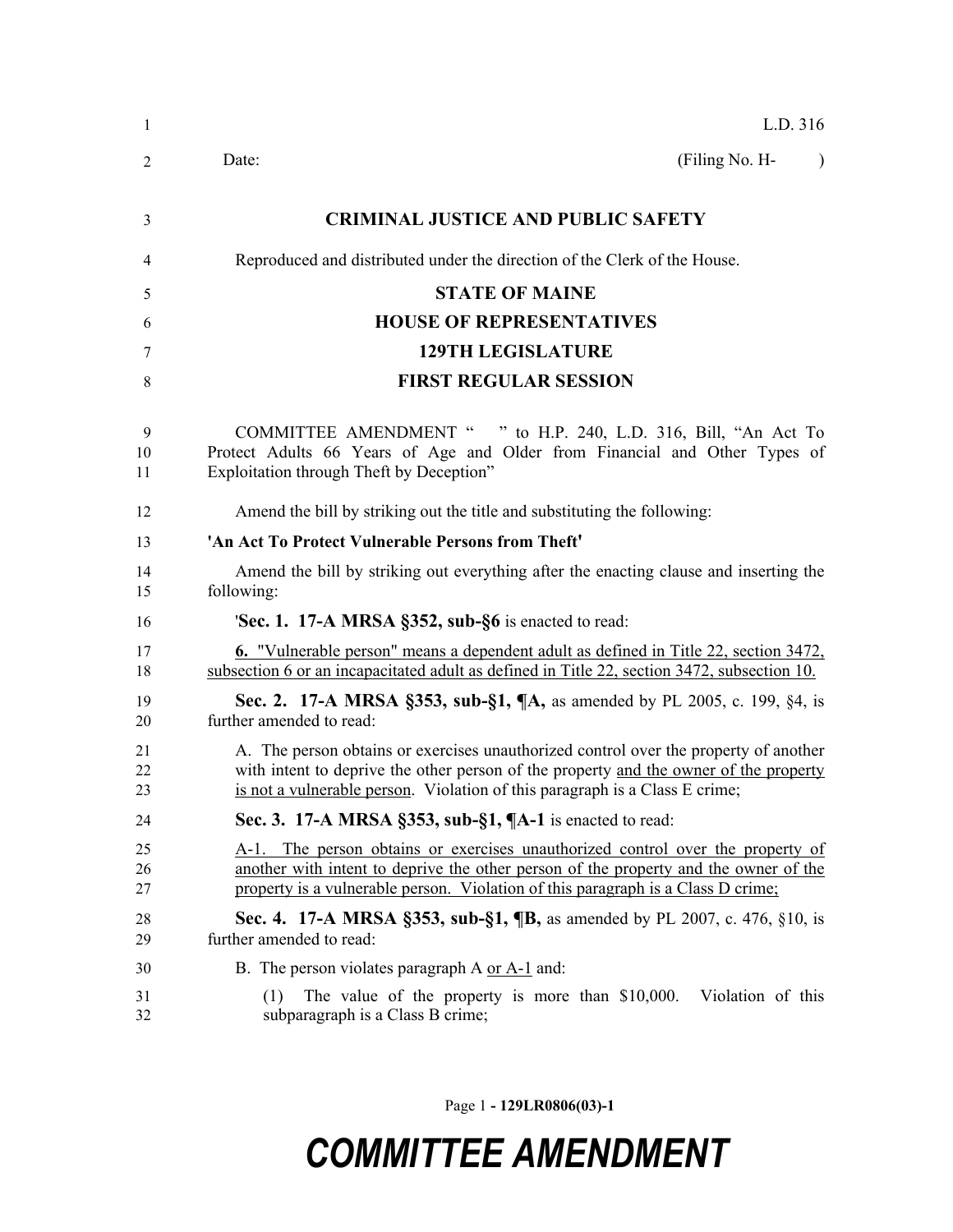- (2) The property stolen is a firearm or an explosive device. Violation of this subparagraph is a Class B crime;
- (3) The person is armed with a dangerous weapon at the time of the offense. Violation of this subparagraph is a Class B crime;
- (4) The value of the property is more than \$1,000 but not more than \$10,000 and the owner of the property is not a vulnerable person. Violation of this subparagraph is a Class C crime;
- (4-A) The value of the property is more than \$1,000 but not more than \$10,000 and the owner of the property is a vulnerable person. Violation of this 10 subparagraph is a Class B crime;
- (5) The value of the property is more than \$500 but not more than \$1,000 and the owner of the property is not a vulnerable person. Violation of this subparagraph 13 is a Class D crime; or
- (5-A) The value of the property is more than \$500 but not more than \$1,000 and the owner of the property is a vulnerable person. Violation of this subparagraph 16 is a Class C crime;
- (6) The person has 2 or more prior convictions for any combination of the Maine offenses listed in this subparagraph or for engaging in substantially similar conduct to that of the Maine offenses listed in this subparagraph in another jurisdiction and the owner of the property is not a vulnerable person. The Maine offenses are: theft; any violation of section 401 in which the crime intended to be committed inside the structure is theft; any violation of section 405 in which the crime intended to be committed inside the motor vehicle is theft; any violation of section 651; any violation of section 702, 703 or 708; or attempts to commit any of these crimes. Section 9-A governs the use of prior convictions when determining a sentence. Violation of this subparagraph is a Class C crime; or
- (7) The person has 2 or more prior convictions for any combination of the Maine offenses listed in this subparagraph or for engaging in substantially similar conduct to that of the Maine offenses listed in this subparagraph in another jurisdiction and the owner of the property is a vulnerable person. The Maine offenses are: theft; any violation of section 401 in which the crime intended to be committed inside the structure is theft; any violation of section 405 in which the crime intended to be committed inside the motor vehicle is theft; any violation of section 651; any violation of section 702, 703 or 708; or attempts to commit any of these crimes. Section 9-A governs the use of prior convictions when determining a sentence. Violation of this subparagraph is a Class B crime; or
- **Sec. 5. 17-A MRSA §354, sub-§1, ¶A,** as enacted by PL 2001, c. 383, §34 and affected by §156, is amended to read:
- A. The person obtains or exercises control over property of another as a result of deception and with intent to deprive the other person of the property and the owner of the property is not a vulnerable person. Violation of this paragraph is a Class E crime; or

Page 2 **- 129LR0806(03)-1**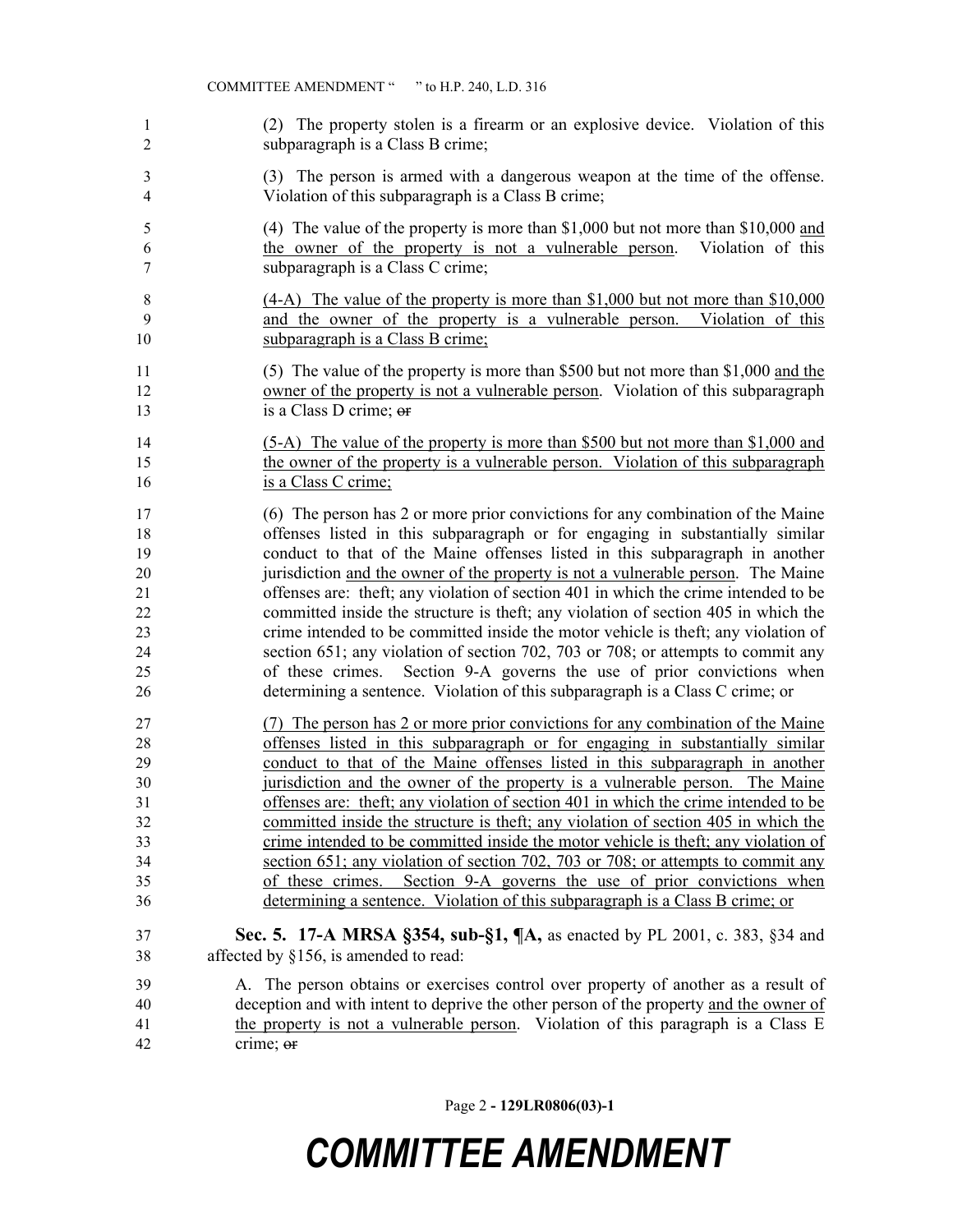| -1                  | Sec. 6. 17-A MRSA §354, sub-§1, ¶A-1 is enacted to read:                                                                                                                          |  |  |  |
|---------------------|-----------------------------------------------------------------------------------------------------------------------------------------------------------------------------------|--|--|--|
|                     |                                                                                                                                                                                   |  |  |  |
| $\overline{2}$<br>3 | A-1. The person obtains or exercises control over property of another as a result of                                                                                              |  |  |  |
| 4                   | deception and with intent to deprive the other person of the property and the owner of<br>the property is a vulnerable person. Violation of this paragraph is a Class D crime; or |  |  |  |
|                     |                                                                                                                                                                                   |  |  |  |
| 5                   | Sec. 7. 17-A MRSA §354, sub-§1, ¶B, as amended by PL 2007, c. 476, §11, is                                                                                                        |  |  |  |
| 6                   | further amended to read:                                                                                                                                                          |  |  |  |
| 7                   | B. The person violates paragraph A or A-1 and:                                                                                                                                    |  |  |  |
| 8<br>9              | Violation of this<br>The value of the property is more than \$10,000.<br>(1)<br>subparagraph is a Class B crime;                                                                  |  |  |  |
| 10<br>11            | (2) The property stolen is a firearm or an explosive device. Violation of this<br>subparagraph is a Class B crime;                                                                |  |  |  |
| 12<br>13            | (3) The person is armed with a dangerous weapon at the time of the offense.<br>Violation of this subparagraph is a Class B crime;                                                 |  |  |  |
| 14                  | (4) The value of the property is more than \$1,000 but not more than \$10,000 and                                                                                                 |  |  |  |
| 15                  | the owner of the property is not a vulnerable person.<br>Violation of this                                                                                                        |  |  |  |
| 16                  | subparagraph is a Class C crime;                                                                                                                                                  |  |  |  |
| 17                  | $(4-A)$ The value of the property is more than \$1,000 but not more than \$10,000                                                                                                 |  |  |  |
| 18                  | and the owner of the property is a vulnerable person. Violation of this                                                                                                           |  |  |  |
| 19                  | subparagraph is a Class B crime;                                                                                                                                                  |  |  |  |
| 20                  | (5) The value of the property is more than \$500 but not more than $$1,000$ and the                                                                                               |  |  |  |
| 21                  | owner of the property is not a vulnerable person. Violation of this subparagraph                                                                                                  |  |  |  |
| 22                  | is a Class D crime; or                                                                                                                                                            |  |  |  |
| 23                  | (5-A) The value of the property is more than \$500 but not more than \$1,000 and                                                                                                  |  |  |  |
| 24                  | the owner of the property is a vulnerable person. Violation of this subparagraph                                                                                                  |  |  |  |
| 25                  | is a Class C crime;                                                                                                                                                               |  |  |  |
| 26                  | (6) The person has 2 or more prior convictions for any combination of the Maine                                                                                                   |  |  |  |
| 27                  | offenses listed in this subparagraph or for engaging in substantially similar                                                                                                     |  |  |  |
| 28                  | conduct to that of the Maine offenses listed in this subparagraph in another                                                                                                      |  |  |  |
| 29                  | jurisdiction and the owner of the property is not a vulnerable person. The Maine                                                                                                  |  |  |  |
| 30                  | offenses are: theft; any violation of section 401 in which the crime intended to be                                                                                               |  |  |  |
| 31                  | committed inside the structure is theft; any violation of section 405 in which the                                                                                                |  |  |  |
| 32                  | crime intended to be committed inside the motor vehicle is theft; any violation of                                                                                                |  |  |  |
| 33                  | section 651; any violation of section 702, 703 or 708; or attempts to commit any<br>of these crimes.                                                                              |  |  |  |
| 34<br>35            | Section 9-A governs the use of prior convictions when<br>determining a sentence. Violation of this subparagraph is a Class C crime-; or                                           |  |  |  |
| 36                  | (7) The person has 2 or more prior convictions for any combination of the Maine                                                                                                   |  |  |  |
| 37                  | offenses listed in this subparagraph or for engaging in substantially similar                                                                                                     |  |  |  |
| 38                  | conduct to that of the Maine offenses listed in this subparagraph in another                                                                                                      |  |  |  |
| 39                  | jurisdiction and the owner of the property is a vulnerable person. The Maine                                                                                                      |  |  |  |
| 40                  | offenses are: theft; any violation of section 401 in which the crime intended to be                                                                                               |  |  |  |

COMMITTEE AMENDMENT " " to H.P. 240, L.D. 316

Page 3 **- 129LR0806(03)-1**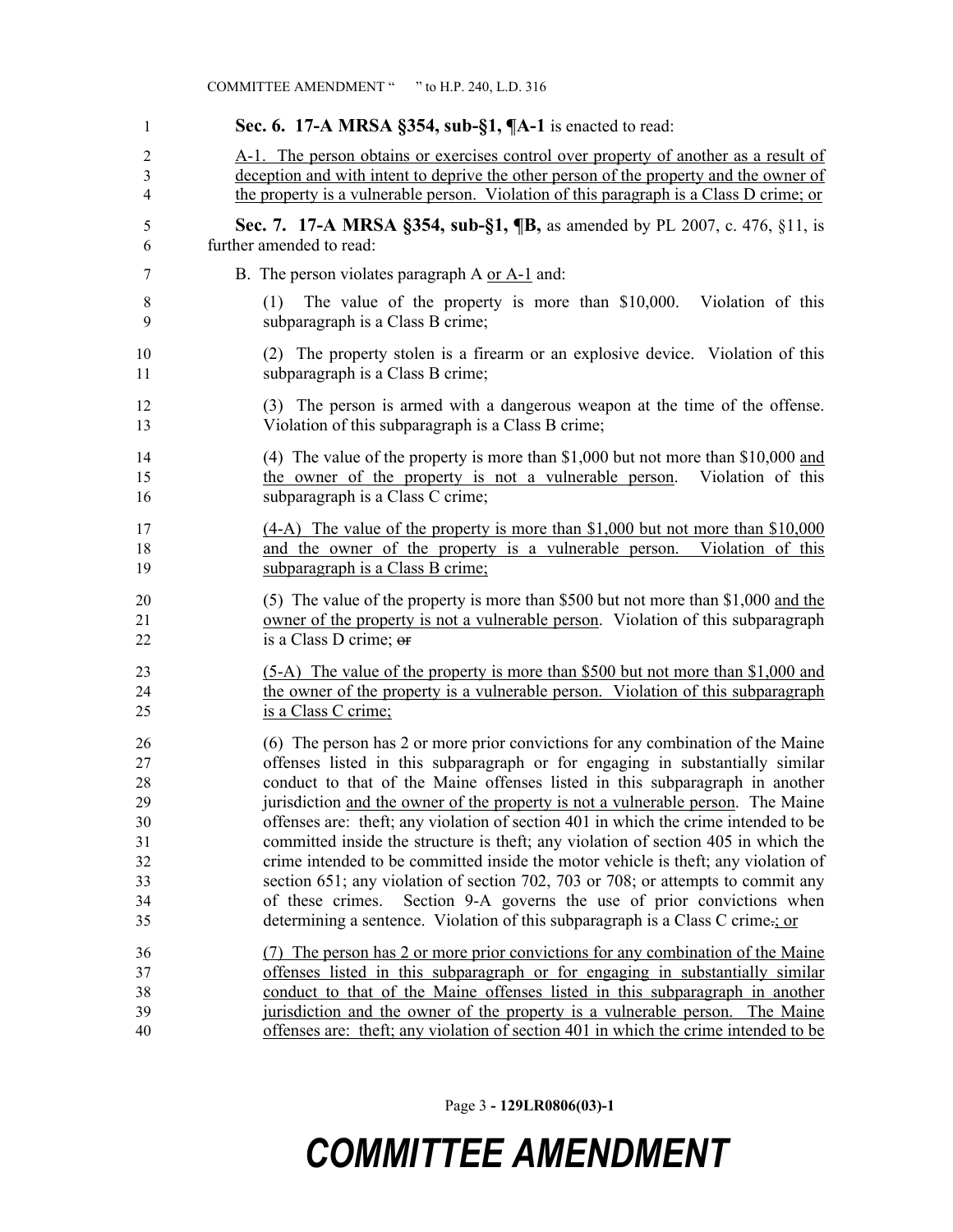committed inside the structure is theft; any violation of section 405 in which the crime intended to be committed inside the motor vehicle is theft; any violation of section 651; any violation of section 702, 703 or 708; or attempts to commit any of these crimes. Section 9-A governs the use of prior convictions when determining a sentence. Violation of this subparagraph is a Class B crime. **Sec. 8. 17-A MRSA §358, sub-§1, ¶A,** as enacted by PL 2001, c. 383, §43 and affected by §156, is amended to read: A. The person obtains property from anyone or personal services from an employee upon agreement, or subject to a known legal obligation, to make a specified payment or other disposition to a 3rd person or to a fund administered by that person, whether from that property or its proceeds or from that person's own property to be reserved in an equivalent or agreed amount, if that person intentionally or recklessly fails to make the required payment or disposition and deals with the property obtained or withheld as that person's own and the owner of the property is not a vulnerable person. Violation of this paragraph is a Class E crime; or **Sec. 9. 17-A MRSA §358, sub-§1, ¶A-1** is enacted to read: A-1. The person obtains property from anyone or personal services from an employee upon agreement, or subject to a known legal obligation, to make a specified payment or other disposition to a 3rd person or to a fund administered by that person, whether from that property or its proceeds or from that person's own property to be reserved in an equivalent or agreed amount, if that person intentionally or recklessly fails to make the required payment or disposition and deals with the property obtained or withheld as that person's own and the owner of the property is a vulnerable person. Violation of this paragraph is a Class D crime; or **Sec. 10. 17-A MRSA §358, sub-§1, ¶B,** as amended by PL 2007, c. 476, §16, is further amended to read: B. The person violates paragraph A or A-1 and: (1) The value of the property is more than \$10,000. Violation of this subparagraph is a Class B crime; (2) The property stolen is a firearm or an explosive device. Violation of this subparagraph is a Class B crime; (3) The person is armed with a dangerous weapon at the time of the offense. Violation of this subparagraph is a Class B crime; (4) The value of the property is more than \$2,000 and the person is a payroll processor. Violation of this paragraph is a Class B crime; (5) The value of the property is more than \$1,000 but not more than \$10,000 and the owner of the property is not a vulnerable person. Violation of this subparagraph is a Class C crime; (5-A) The value of the property is more than \$1,000 but not more than \$10,000 and the owner of the property is a vulnerable person. Violation of this subparagraph is a Class B crime;

COMMITTEE AMENDMENT " " to H.P. 240, L.D. 316

Page 4 **- 129LR0806(03)-1**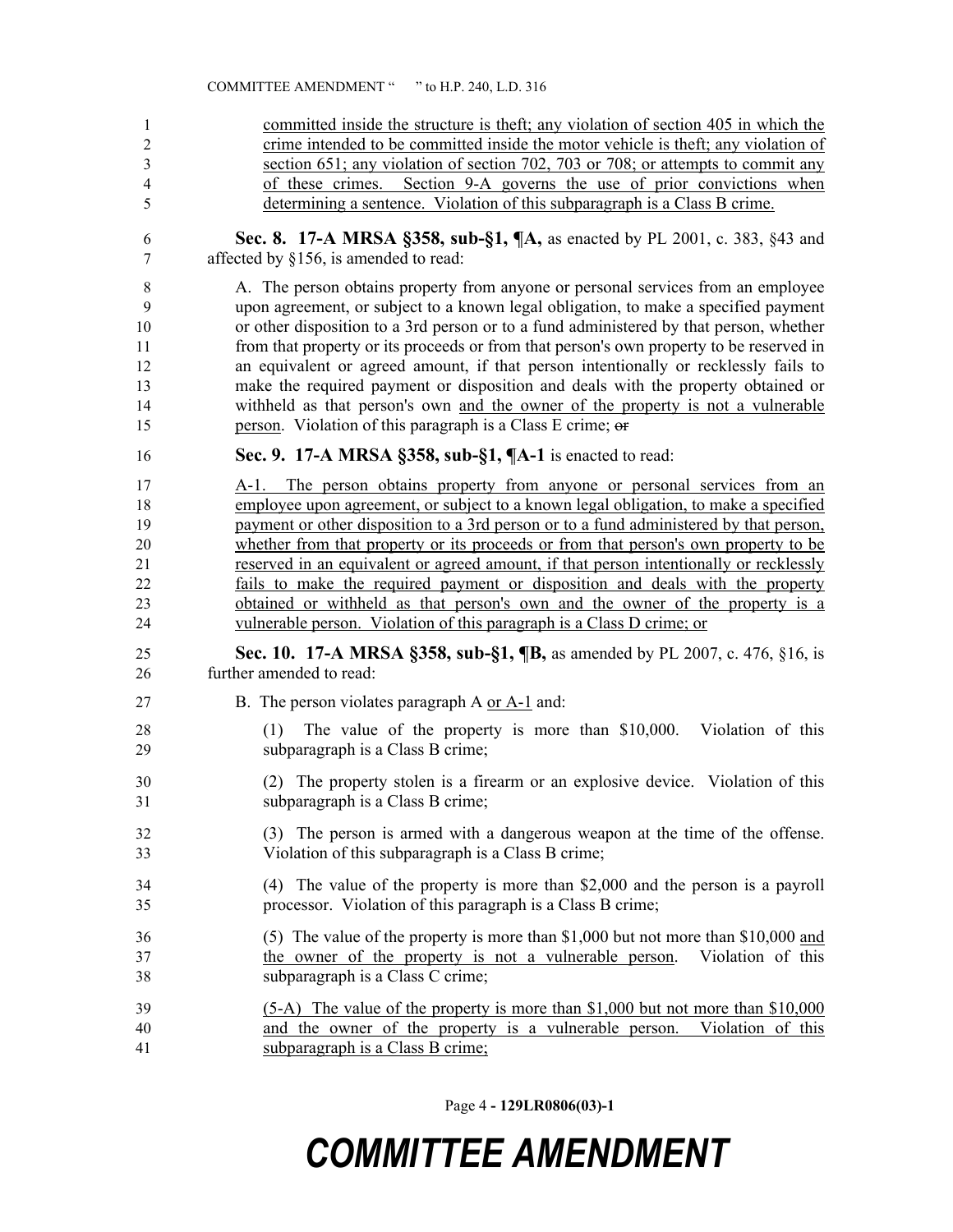- (6) The value of the property is more than \$500 but not more than \$1,000 and the owner of the property is not a vulnerable person. Violation of this subparagraph is a Class D crime;
- (6-A) The value of the property is more than \$500 but not more than \$1,000 and the owner of the property is a vulnerable person. Violation of this subparagraph is a Class C crime;
- (7) The value of the property is more than \$1,000 but not more than \$2,000 and the person is a payroll processor. Violation of this subparagraph is a Class C crime;
- (8) The person is a payroll processor and has 2 or more prior convictions for any combination of the Maine offenses listed in this subparagraph or for engaging in substantially similar conduct to that of the Maine offenses listed in this subparagraph in another jurisdiction. The Maine offenses are: theft; any violation of section 401 in which the crime intended to be committed inside the structure is theft; any violation of section 405 in which the crime intended to be committed inside the motor vehicle is theft; any violation of section 651; any violation of section 702, 703 or 708; or attempts to commit any of these crimes. Section 9-A governs the use of prior convictions when determining a sentence. Violation of this subparagraph is a Class B crime; or
- (9) The person has 2 or more prior convictions for any combination of the Maine offenses listed in this subparagraph or for engaging in substantially similar conduct to that of the Maine offenses listed in this subparagraph in another jurisdiction and the owner of the property is not a vulnerable person. The Maine offenses are: theft; any violation of section 401 in which the crime intended to be committed inside the structure is theft; any violation of section 405 in which the crime intended to be committed inside the motor vehicle is theft; any violation of section 651; any violation of section 702, 703 or 708; or attempts to commit any of these crimes. Section 9-A governs the use of prior convictions when determining a sentence. Violation of this subparagraph is a Class C crime.; or
- (10) The person has 2 or more prior convictions for any combination of the Maine offenses listed in this subparagraph or for engaging in substantially similar conduct to that of the Maine offenses listed in this subparagraph in another jurisdiction and the owner of the property is a vulnerable person. The Maine offenses are: theft; any violation of section 401 in which the crime intended to be committed inside the structure is theft; any violation of section 405 in which the crime intended to be committed inside the motor vehicle is theft; any violation of section 651; any violation of section 702, 703 or 708; or attempts to commit any of these crimes. Section 9-A governs the use of prior convictions when determining a sentence. Violation of this subparagraph is a Class B crime.
- **Sec. 11. 17-A MRSA §903, sub-§4,** as enacted by PL 2013, c. 414, §5, is amended to read:
- **4.** If a misuse of entrusted property results in the loss of a vulnerable person's property or the loss of property entrusted to a person for the benefit of a vulnerable

Page 5 **- 129LR0806(03)-1**